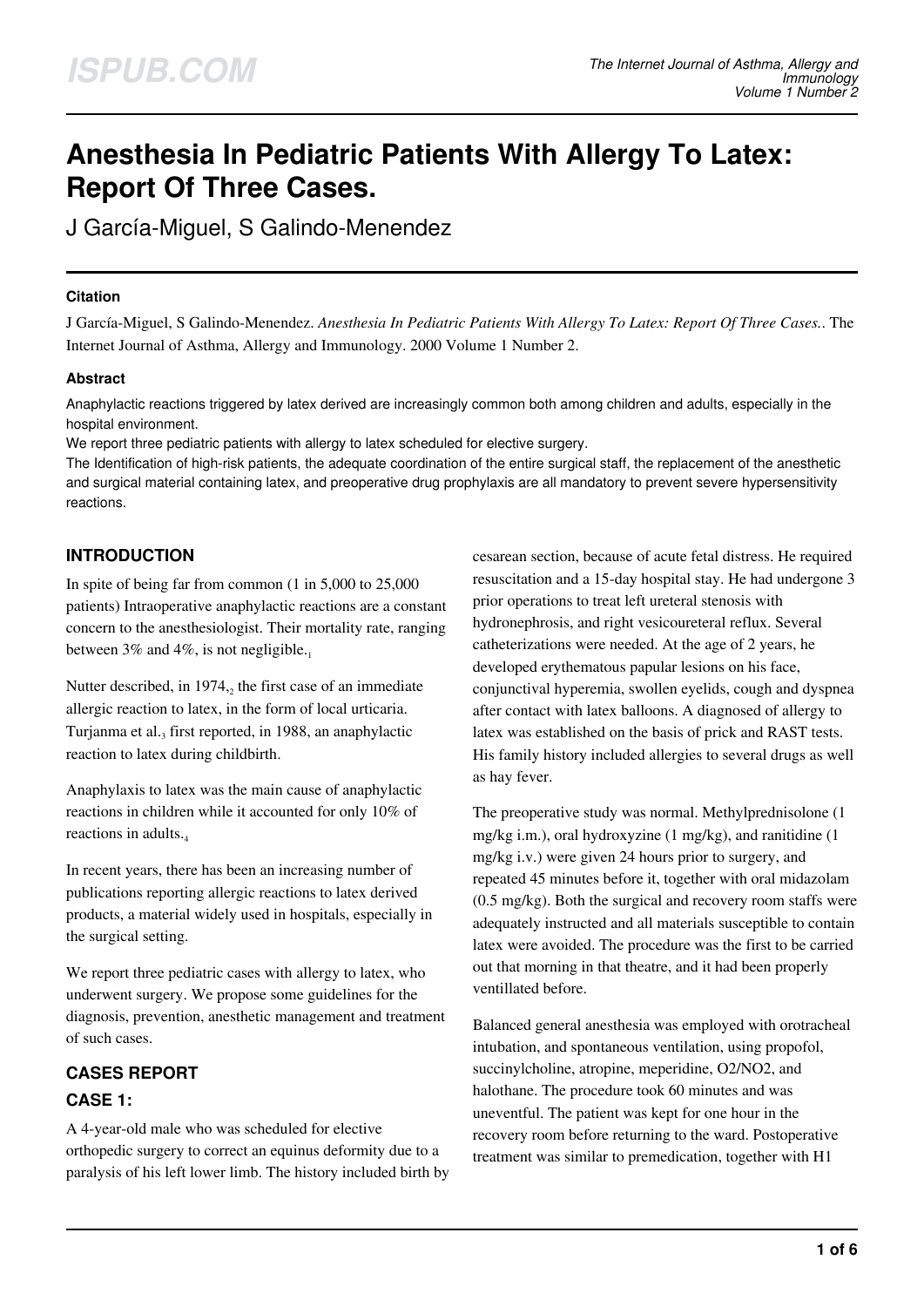and H2 histamine blockers, for 3 days, and corticosteroids for 1 week. He was discharged from the hospital 9 days after surgery, with no complications.

## **CASE 2**

A 13-year-old girl had been diagnosed of right ureteropelvic duplication. She presented an ectopic ureter at the level of the urethra, and a nonfunctioning upper half of her right kidney, as well as left sided vesico-ureteral reflux and hydronephrosis. She had previously underwent numerous surgical procedures to correct her urinary tract abnormalities (right upper pole heminephrectomy, bilateral ureteral reimplantation, and left nephrostomy). Repeated cystoscopic examinations were performed to monitor a nephrogenic adenoma of her urinary bladder. She had no known history of food or drug allergies.

Elective surgery was scheduled for left ureteral reimplantation. The only significant finding, at preoperative examination, was the presence of the ureterostomy catheter. The patient's mother mentioned that a few days earlier, the patient had developed a rash on her face and shoulders, accompanied by cough and dyspnea, while playing with balloons. The episode resolved spontaneously, but was interpreted as a possible sign of sensitivity to latex in our high-risk patient. This circumstance was taken into account during anesthesia and surgery.

The girl was premedicated with the same drugs, doses and duration as in the preceding case, and surgery was scheduled for the early morning. The operating room was also properly aired, and all latex containing material was removed. General anesthesia, with orotracheal intubation and controlled ventilation, was applied. Induction was done with midazolam, droperidol and fentanyl, and maintainance with vecuronium, fentanyl, sevofluorane and O2/NO2.

The procedure took 240 minutes, without any special event. The girl was extubated at the operating room, and then taken to the Pediatric Intensive Care Unit. She was transferred to her ward the next day, and discharged without complications on her twelfth postoperative day.

## **CASE 3**

A 9-year-old girl had undergone nine previous operations for myelomeningocele and had also been subjected to several bladder catheterizations. When she was four, she developed erythematous papular lesions on her face, and other areas that had come into contact with the balloon she was playing with. She also had coughing, sneezing and conjunctivitis. At

the age of 5, she had suffered an episode of perioral urticaria and rhinitis after eating chestnuts. Some time after that, she began to complain of itching after eating bananas or tomatoes. She underwent her second surgical procedure anywhere at the age of 7; 107 minutes after the beginning of the operation, she had an episode of bronchospasm, hypotension, tachycardia, and maculopapular rash in her axillary and inguinal folds. 100% O2, bronchodilators, epinephrine bolus, corticosteroids, and histamine H2 blockers were required. Sensitivity studies to the anesthetic agents, latex, and foods were later carried out. Positive skin and prick tests results to latex, bananas, and chestnuts were obtained.

Two years later, the patient was scheduled to undergo tenotomy of her right intrapelvic psoas muscle and the flexor muscles of both knees in our hospital.

Premedication and the preventive measures were similar to the prvious two cases. General anesthesia, with orotracheal intubation and controlled ventilation was employed. Induction was obtained with propofol and atropine, and maintainance with isofluorane, O2/NO2, fentanyl and pancuronium. There were no special intraoperative events. The patient was extubated in the operating room, kept for one hour at the recovery room, and then transferred to the ward. She was discharged home thirteen days after surgery with no complications.

# **DISCUSSION**

The incidence of anaphylactic reactions in anesthetized patients ranges between 1 per 5,000 and 1 per 25,000, its mortality being  $3\%$  to  $4\%$ .

Owing to the increasing exposure to latex containing products, allergy to this material is a growing problem, both in children and adults. Up to September of 1992, the Food and Drug Administration of the United States (FDA) had documented 1,100 cases of latex hypersensitivity, 15 of which were fatal.<sub>6</sub> At least 29 pediatric centers reported cases of anaphylactic reactions attributable to latex, between 1990 and 1991.

Latex is a polymer of 1,3 cis-polyisoprene derived from plant sources. Protein antigens associated with the polymer are involved in the sensitizacion process leading to immediate hypersensitivity.

The best way to reduce the mortality and morbidity associated with this problem is the preoperative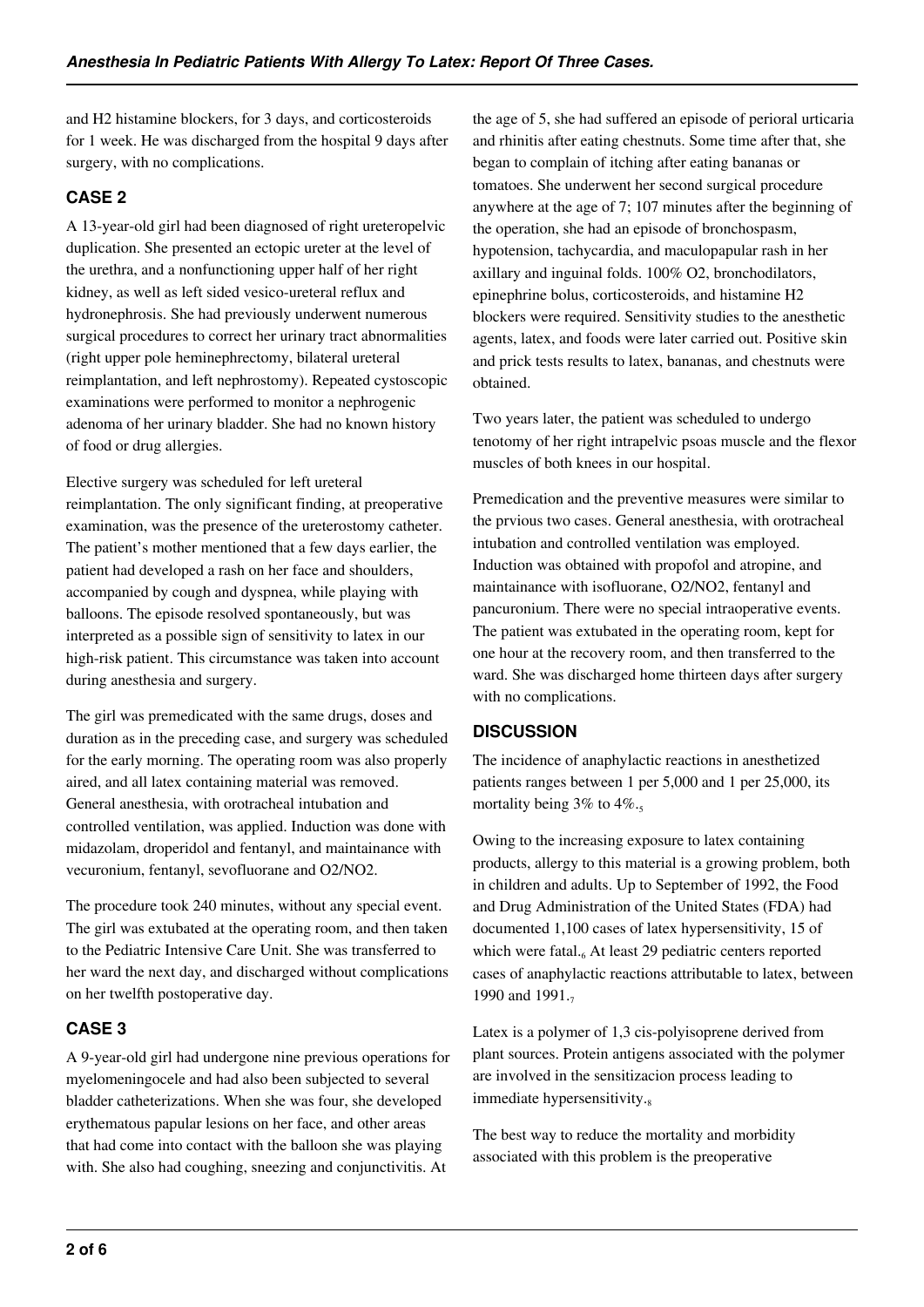identification of patients with high risk. Several groups of patients have been classically considered to have a high risk (Table  $1$ ).

TABLE 1: Latex allergy: features of the risk groups.9

Two types of allergic reactions to latex exist:

The clinical manifestations of latex allergy are multiple and variable. Mild reactions, such as contact dermatitis involving seromucous glands have been reported. They can be accompanied by exanthema and angioedema, together with urticaria and itching. The picture can later progress to respiratory involvement including rhinitis, dyspnea, and severe bronchial obstruction.

In anesthetized patients, anaphylactic shock is the most severe clinical picture, because of its sudden, unexpected onset. Anaphylaxis affects several body systems and its features can range from slight cutaneous, sometimes undetected, changes to bronchospasm, laryngeal edema, circulatory collapse, hypotension, tachycardia, arrhythmias, and cardiac arrest.  $4_{11}$ 

The personal history of the patient allows him to be included in one of the aforementioned high risk, and to adopt the required cautions. In some cases, an allergologist' opinion may be necessary.

The diagnosis of the crisis, which is initially based merely on the clinical findings, is merely suspected during the period of anesthesia, since most cases of latex-induced anaphylaxis occur about 30 minutes after induction. A routine emergency study (Table 2) has been suggested by Escolano et al., $_{12}$  in all patients with previous skin, respiratory or cardiovascular symptoms.

TABLE 2: Immediate strategy in severe anaphylactic reactions.12

1 to 2 hours

6 hours

24 hours

The preoperative management of patients with likely latex sensitivity, scheduled for elective surgery implies a good coordination of the entire surgical staff (nurses, anesthetists, surgeons, orderlies, etc.), checking of the surgical material that contains latex and drug prophylaxis. An adequate preanesthetic interview, with special attention to drug or

food allergies, problems in previous surgical interventions, and family history of allergy will allow the detection of high risk patients. When positive, consultation with the allergologist may be advisable.9,11

Table 3 shows a list of the surgical material that should be replaced and/or checked in these cases. Surgical gloves are the most important item, their contact with the skin and the mucous membranes can induce severe anaphylactic reactions.5 It is important to remember that these reactions can also be triggered by aerosolized allergen particles present in the room air. Particles of allergen can get mixed with the talcum powder inside some gloves and produce a, sometimes delayed, anaphylactic reaction, even in the absence of physical contact of the latex and the patient. This mechanism may be obviated by scheduling the procedure as the first of the day, after adequate ventilation of the theater. $_{13}$ 

#### **Figure 1**

TABLE 3: Anesthetic and surgical material to be checked

| Material                                                      | Contraindicated                                            | Recommended                                                                             |  |  |  |
|---------------------------------------------------------------|------------------------------------------------------------|-----------------------------------------------------------------------------------------|--|--|--|
| <b>ANESTHESIA</b>                                             |                                                            |                                                                                         |  |  |  |
| Endotracheal tube                                             | Low pressure, high volume<br>(Rusch®)                      | Silicon (Portex ®)                                                                      |  |  |  |
| Face mask                                                     | Standard                                                   | Silicon (Rusch®)                                                                        |  |  |  |
| Respirator circuits                                           | Black or brown rubber                                      | Plastic tubes                                                                           |  |  |  |
| Respirator concertina                                         | Black rubber                                               | Silicon or plastic                                                                      |  |  |  |
| Pouch                                                         | Black rubber                                               | Silicon                                                                                 |  |  |  |
| Guedell                                                       | <b>Black</b>                                               | <b>Plastic</b>                                                                          |  |  |  |
| Venous compressor.<br>sphygmomanometer<br>sleeve stethoscope, | Direct contact with the skin                               | Avoid direct contact<br>Cover the stethetoscope with<br>plastic<br>Sleeve made of cloth |  |  |  |
| Electrodes                                                    | Cushioned with latex                                       | 3M® electrodes                                                                          |  |  |  |
| i.v. Infusion systems                                         | Standard (rubber connector)                                | Y-shaped infusion systems without<br>rubber (Baxter®)                                   |  |  |  |
| Syringes                                                      | Rubber stopper                                             | Plastic                                                                                 |  |  |  |
| Medication and its<br>mode of administration.                 | Multidose vials (rubber cap):<br>avoid perforating the cap | Glass ampules administration using<br>stopcock                                          |  |  |  |

# **Figure 2**

| <b>SURGERY</b>   |                                           |                                                                                     |  |  |
|------------------|-------------------------------------------|-------------------------------------------------------------------------------------|--|--|
| Operating room   | Objects of latex and aerosol<br>formation | Removal of all articles made of<br>latex; airing first procedure of the<br>day      |  |  |
| Gloves           | Standard (latex)                          | Neolon® (Becton-Dickinson)<br>Nitrile (Gomaytex®)<br>Vinyl (Sensicare®, Tru-touch®) |  |  |
| Drainage tubes   | Standard (latex)                          | Silicon (Jackson-Pratt®)                                                            |  |  |
| Bladder catheter | Standard (Foley®)                         | Silicon                                                                             |  |  |
| Nasogastric tube | Red rubber (latex)                        | Transparent (Levin®)                                                                |  |  |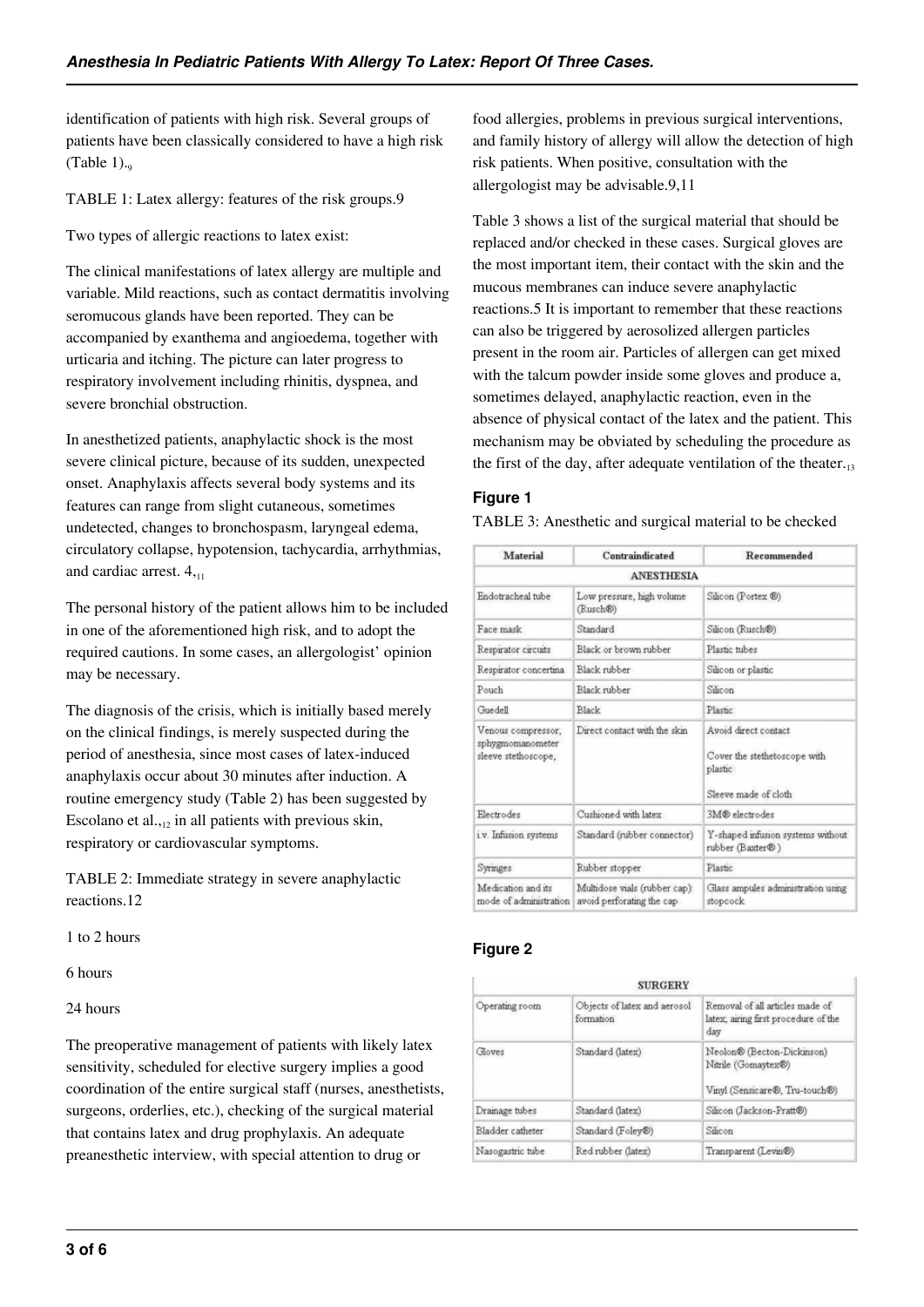Venous compressors, the sphygmomanometer sleeve, the rubber tubes of the stethoscope and the pulse oximetry finger probe should be padded with cloths or cotton in order to avoid direct contact with the patient's skin. The pads of the monitoring electrodes can also produce these reactions. The connectors of the venous infusion systems (brown rubber) and syringes with rubber stoppers should be avoided; the latter, in any case, must not be perforated by the needle.

A combination of H1 and H2 histamine blockers and corticosteroids is recommended to prevent histamine-release responses. Nevertheless, the time along which these drugs should be administered has not been definitively established (Table 4). As a rule, prophylaxis should begin 24 to 36 hours prior to surgery; histamine blockers should be maintained for 24 to 72 hours after surgery and corticosteroids for one week  $.8,9,_{14,15}$ 

## **Figure 3**

TABLE 4: Chemoprophylaxis in patients allergic to latex\*

| <b>DRUG</b>                                                       | <b>DOSE</b>                                                                                |
|-------------------------------------------------------------------|--------------------------------------------------------------------------------------------|
| Hydroxycine                                                       | 1 mg/kg body wt/6 h (1v/oral)                                                              |
| Rantidine.                                                        | $1$ mg/kg body wt/8 h $(i.v.)$                                                             |
| Methylprednisolone                                                | 1 mg/kg body wt/6 h (i.v./oral)                                                            |
| corticosteroids for one week.<br>i.v.: intravenous administration | Treatment is begun 12 to 24 h prior to surgery. Antihistaminics are continued for 72 h and |

Histamine-release responses should also be prevented during the anesthetic period, in addition to avoiding exposure of the patient to the allergen by mean of the above mentioned precautions. First, we should give as few drugs as possible and they have to be administered slowly in diluted form. Regional anesthesia should be preferred, whenever it is possible. If general anesthesia is unavoidable, we should use inhaled and intravenous agents with the less capacity for histamine release (Table 5). We must nor forget that prophylaxis and prevention of contacts with the allergen are more important than the anesthetic technique. In the our cases, three different anesthetic techniques were applied (balanced general anesthesia with spontaneous breathing, neuroleptic analgesia and balanced general anesthesia with mechanical ventilation) without problems. $_{16,17}$ 

## **Figure 4**

TABLE 5: Anesthetic drugs with low histamine-release capacity.12

|                       | <b>LOCAL ANESTHETICS</b> |  |
|-----------------------|--------------------------|--|
| <b>HYPNOTICS</b>      | Lidocaine                |  |
| Propofol              | <b>Bupivacaine</b>       |  |
| Etomidate             |                          |  |
| <b>Ketamine</b>       |                          |  |
| Halogenated hypnotics |                          |  |
| Benzodiazepins        |                          |  |
|                       | <b>MORPHICS</b>          |  |
|                       | Fentanyl                 |  |
|                       | Alfentanil               |  |
| <b>NEUROLEPTICS</b>   | MUSCLE RELAXANTS         |  |
| Droperidol            | Vecuronium               |  |
|                       | Pancuronsum              |  |

Drugs for the immediate treatment of an anaphylactic reaction should always easily available. Treatment in anesthetized patients is similar to that in any anaphylactic reaction. Recurrence is avoided by the administration of antihistaminics and corticosteroids.8,9

## **CONCLUSIONS**

Despite the increasing number of reports dealing with allergic reactions to latex, their frequency is probably greater than it appears to be.

Prophylaxis is mainly based on the preoperative identification of risk patients, administration of prophylactic drugs, and prevention of exposure to the allergen.

Patients should be informed and specifically advised about their sensitivity to latex (Table  $6$ ).<sub>18</sub>

TABLE 6: Recommendations to patients with latex allergy.9

We think that latex-free material should always be employed when handling patients with risk factors, especially children with spina bifida, myelomeningocele and urinary abnormalities, to avoid repeated exposure and their likely sensitization to latex.

#### **References**

1. Withngton DE. Allergy, anaphylaxis and anaesthesia. Can J Anaesth 1994; 41: 1133-1139.

2. Nutter AF. Contact urticaria to rubber. Br J Dermatol 1979; 101: 597-598.

3. Turjanmaa T, Reunala T, Tucmala R et aal. Allergy to latex gloven: unusual complication during delivery. Br Med J 1988; 297: 1029.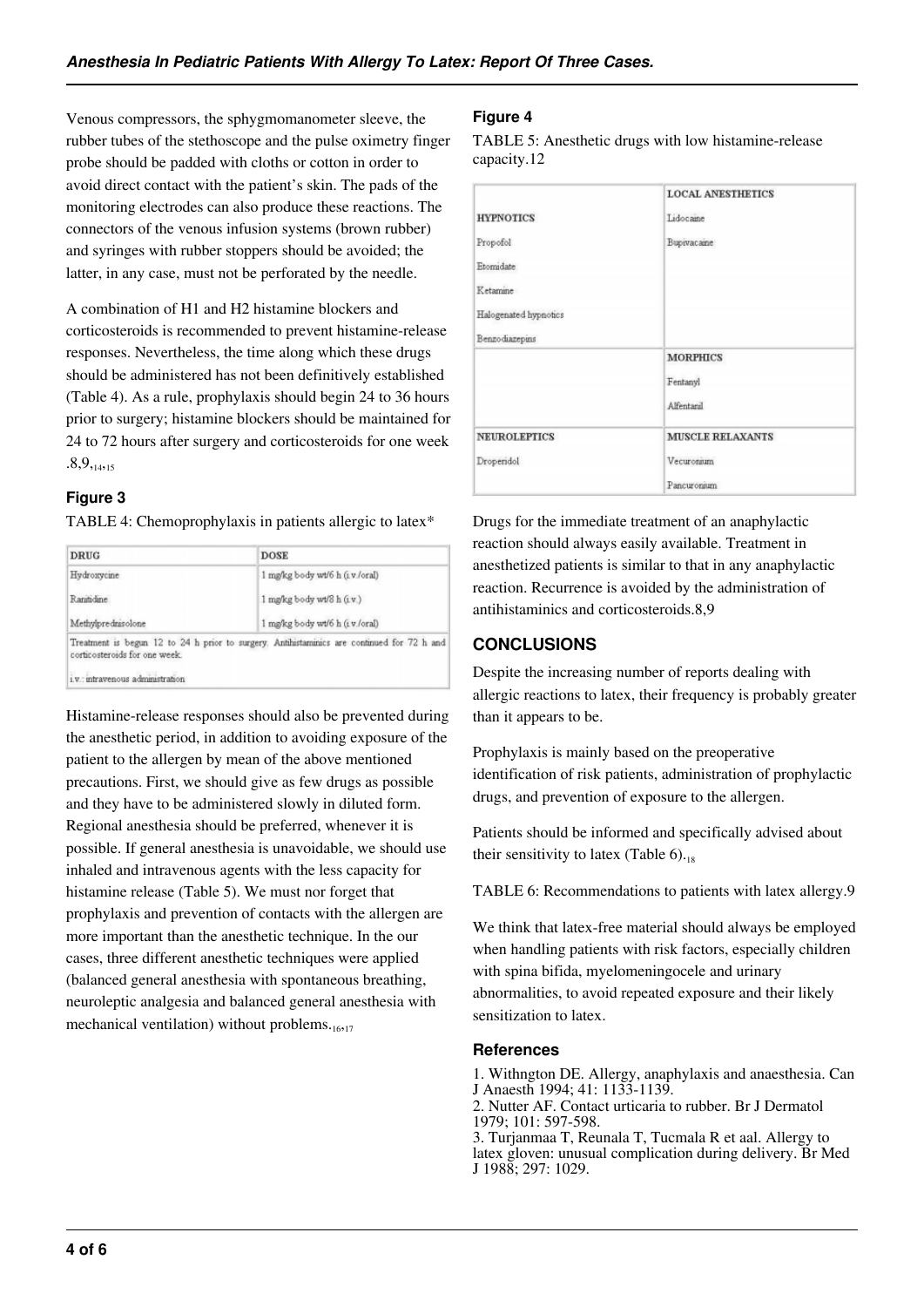4. Murat I. Anaphylactic reactions during paediatric anaesthesia; results of the survey of the French Society of Paediatric Anaesthetis (ADARPEF) 1991-1992. Paediatric Anaesthesia 1993;3:339-343.

5. Gerber AC, Jorg W, Zbinden S. Severe intraoperative anaphilaxis to surgical gloves: latex allegy, an unfamiliar condition. Anesthesiology 1989; 71: 800-802. 6. Levy A. Latex allergy. Clin Rev Allergy. 1993; 11: 293-298.

7. Kwittken PL, Sweinberg SK. Childhood latex allergy: an overview. Am J Asthma Allergy Pediatr 1992; 6: 27-33. 8. Kwittken PL, Sweinberg SK, Campbell DE, et al. Latex hipersensibility in children: clinical presentation and cetection of latex-specific inmunoglobulin E. Pediatrics 1995;95:693-699.

9. Ortiz JR, Garcia J, Archilla J, et al. Allergy to latex in Anesthesia. Rev Esp Anestesiol Reanim 1995;42:169-174. 10. Gold M, Swartz JS, Brande BM, et al. Intraoperative anaphilaxis: an association with latex sensivity. J Allergy

Clin Inmunol 1991; 87: 662-666.

11. Rukaiya KA, Hamid MD. Latex allergy: diagnosis, management and safe equipment. In 46 Annual Refresher Course Lectures and Clinical Update Program of the American Society of Anesthesiologists. 262. Atlanta 1995. 12. Escolano F, Sierra P. Allergic reactions during anesthesia. Rev Esp Anestesiol Reanim 1996; 43: 17-26. 13. Setlock MA, Cotter TP, Rosner D. Latex allergy: failure of prophylaxis to prevent severe reaction. Anesth Analg 1993; 76: 650-652.

14. Merguerian PA, Klein RB, Graven MA, et al. Intraoperative anaphylactic reaction due to latex

hipersensivity. Urology 1991; 38: 301-304.

15. Shokin SM, Young MC. Preoperative prophylaxis of

latex anaphylaxis. J Allergy Clin Inmunol 1991; 87: 269.

16. Mckinnon RP, Wildsmith JA. Histaminoid reactions in anesthesia. Br J Anaesth 1995; 74: 217- 228.

17. Laxenaire MC, Haberer JP, Moneret-Vautrin DA, et al. Prevenci